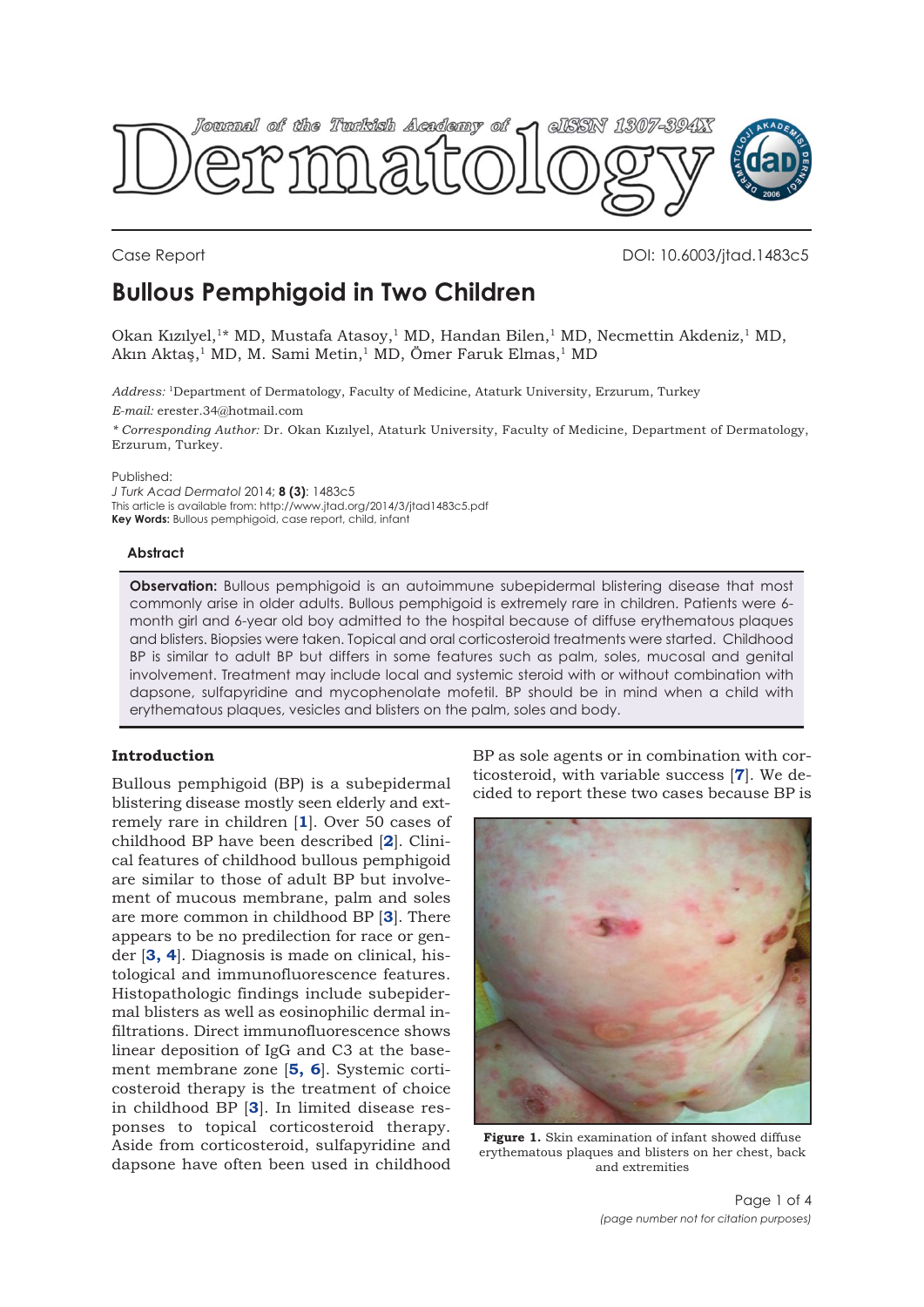<span id="page-1-0"></span>*J Turk Acad Dermato*l 2014; **8 (3)**: 1483c5. http://www.jtad.org/2014/3/jtad1483c5.pdf



**Figure 2.** Direct immunofluorescence (DIF) test demonstrated linear IgG strongly but IgA and C3 mildly along the basement membrane zone



**Figure 4.** Skin examination of patient showed diffuse urticaria like erythematous plaques blisters on face

a very rare childhood disease and differs from classic BP in some clinical features and prognosis.

#### **Case 1**

The patient is a 6-month girl admitted to the hospital because of diffuse erythematous plaques and blisters of 2 month duration. She was born after normal pregnancy. Mother was healthy. When patient admitted to hospital she had infected blisters and suffered from diarrhea. There weren't any history of vaccination or drug use before blisters. Skin examination of infant showed diffuse erythematous plaques and blisters on her chest, back and extremities (**[Figure 1](#page-0-0)**). Mucous membrane was spared of lesions. Nikolsky's sign was negative. There were palmoplantar plaques and blisters also. Laboratory tests were normal except mild leukocytosis of 12.900 with 32% neutrophil. Skin biopsy specimen showed a subepidermal bulla, eo-



**Figure 3.** Skin examination of patient showed diffuse urticaria like erythematous plaques blisters on his chest, back and extremities



**Figure 5.** DIF test demonstrated linear IgG, IgA and C3c along the basement membrane zone

sinophil infiltrates in papillary dermis and spongiosis and neutrophil in epidermis. Direct immunofluorescence (DIF) test demonstrated linear IgG strongly but IgA and C3 mildly along the basement membrane zone (**Figure 2**). Oral corticosteroid treatment was initiated with methylprednisolone 10mg/day. There was clearing of blisters but when dose decreased to 5mg/day blisters occurred again.

# **Case 2**

Patient is a 6-year old boy admitted to the hospital because of diffuse erythematous plaques and blisters of 6 month duration. Parents are healthy. When patient admitted to hospital lesions were very itchy, erythematous and bullous. There weren't any history of vaccination, drug or chronic disease. Skin examination of patient showed diffuse urticaria like erythematous plaques blisters on his chest, back, extremities and face (**Figures 3 and**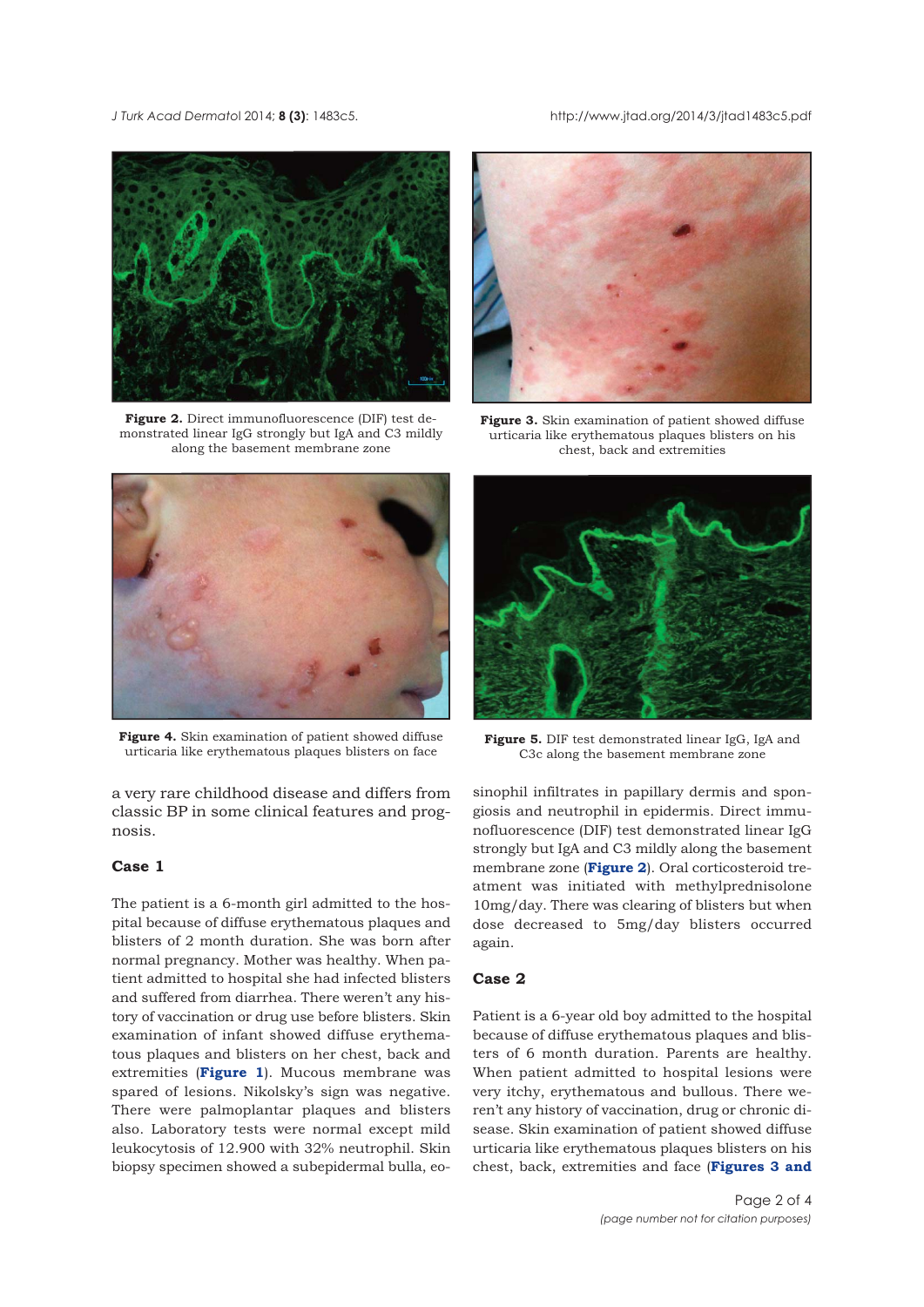<span id="page-2-0"></span>**[4](#page-1-0)**). Mucous membrane was spared of lesions. There were two ulcers on his wrists bilaterally. One was 3x2cm in diameter on his right wrist the other was 2x2cm in diameter on his left wrist. Nikolsky's sign was negative. All laboratory tests were normal. Skin biopsy specimen showed a subepidermal bulla. DIF test demonstrated linear IgG, IgA [and C3c along the basement membrane zone \(](#page-1-0)**Figure 5**). Oral corticosteroid treatment was initiated with methylprednisolone 20mg/day. Lesions were healed but when dose decreased lesions activated again. Then dapsone 25mg/day started. Skin spared of blisters but sometimes urticaria like plaques occurs again.

#### **Discussion**

BP is characterized by large, tense blisters arising on normal or erythematous skin. BP has been reported to develop autoimmune process, after vaccination, drug intake and following several inflammatory skin diseases. Etiology of childhood BP is also unknown. However, drug intake and vaccination have been incriminated in some cases [**[8](#page-3-0)**]. *Baykal* et al. reported a case who is 3.5-old boy presented generalized blisters 24 hours after the first tetracoq vaccine (diphtheria, tetanus-whooping cough-poliomyelitis) [**[9](#page-3-0)**]. In our cases there was no vaccinations history. Mucous membrane involvement is about 10-35%. Sites of predilection are lower abdomen, inner thighs, flexor forearms or generalized. Blisters may have clear or hemorrhagic fluid. Nikolsky's sign is negative. There may be mild or moderate pruritus and early lesions tend to look like urticarial [**[10](#page-3-0)**]. In our patients blisters generally arised on erythematous skin, there wasn't mucous membrane involvement and Nikolsky's sign was negative. Childhood BP shows similar clinical and histopathological features to adult form but differ in some aspects. Mucous membrane and palmoplantar involvement are seen in childhood BP more than adult BP [**[6](#page-3-0)**]. A characteristic feature of childhood BP is the marked involvement of palms and soles described in infants under 1 years of age [**[6](#page-3-0)**]. *Oranje* reported mucosal findings in almost 50% of patients studied but *Nemeth* found mucosal involvement 72% of children [**[11,](#page-3-0) [12](#page-3-0)**]. The majority of patients with genital involvement are girls and their disease is limited to genital area [**[7](#page-3-0)**]. Kawachi and et all. demonstrated a strong eosnophilcholony stimulating activity in blister fluid

from BP lesions, which should responsible for the eosinophilia observed in these patients [[13](#page-3-0)]. In our cases there weren't eosinophilia but there was eosinophil infiltrate in dermis and bulla in 6 month infant case. BP blood IgE level may be high. Immunofluorescence testing is necessary for distinguishing BP from other bullous diseases. *Zinman* et.al study showed that DIF testing shows IgG about 95%, C3 about 95%, IgM about 10% and IgA about 12% [**[7](#page-3-0)**]. In our cases there were IgG, IgA and C3 involvement. This study also showed acral distribution is about 79%, facial distribution about 62%, generalized involvement 59%, mucosal involvement 15% and genital involvement about 5% [**[7](#page-3-0)**]. In our case there were generalized involvements but spared mucosal areas. Systemic corticosteroid therapy is the treatment of choice in childhood BP [**3**]. Limited form of BP revealed with topical corticosteroid therapy. Aside from corticosteroid, sulfapyridine and dapsone have often been used in childhood BP as sole agents or in combination with corticosteroid, with variable success [**[7](#page-3-0)**]. *Zinman* and et al. compared rate of response in treatment with systemic steroids response rate is 85%, with dapsone 25%, sulfapyridine 13% and mycophenolate mofetil 6% [**[7](#page-3-0)**]. The disease has a good prognosis and remission is achieved within several weeks to a few months [**[7](#page-3-0)**].

BP should be in mind when a child with erythematous plaques, vesicles and blisters on the palm, soles and body. Childhood BP is similar to adult BP but differs in some features such as palm, soles, mucosal and genital involvement. Treatment may include local and systemic steroid with or without combination with dapsone, sulfapyridine and mycophenolate mofetil.

### **References**

- 1. Fisler RE, Saeb M, Liang MG, Howard RM, McKee PH. Childhood bullous pemphigoid: a clinicopathologic study and review of the literature. Am J Dermatopathol 2003; 25: 183-189. PMID: 12775979
- 2. Chimanovitch I, Hamm H, Georgi M, et al. Bullous pemphigoid of childhood: autoantibodies target the same epitopes within the NC16A domain of BP180 as autoantibodies in bullous pemphigoid of adulthood. Arch Dermatol 2000; 136: 527-532. PMID: 10768652
- 3. Nemeth AJ, Klein AD, Gould EW, Schachner LA. Childhood bullous pemphigoid. Clinical and immunologic features, treatment, and prognosis. Arch Dermatol 1991; 127: 378-386. PMID: 1998369